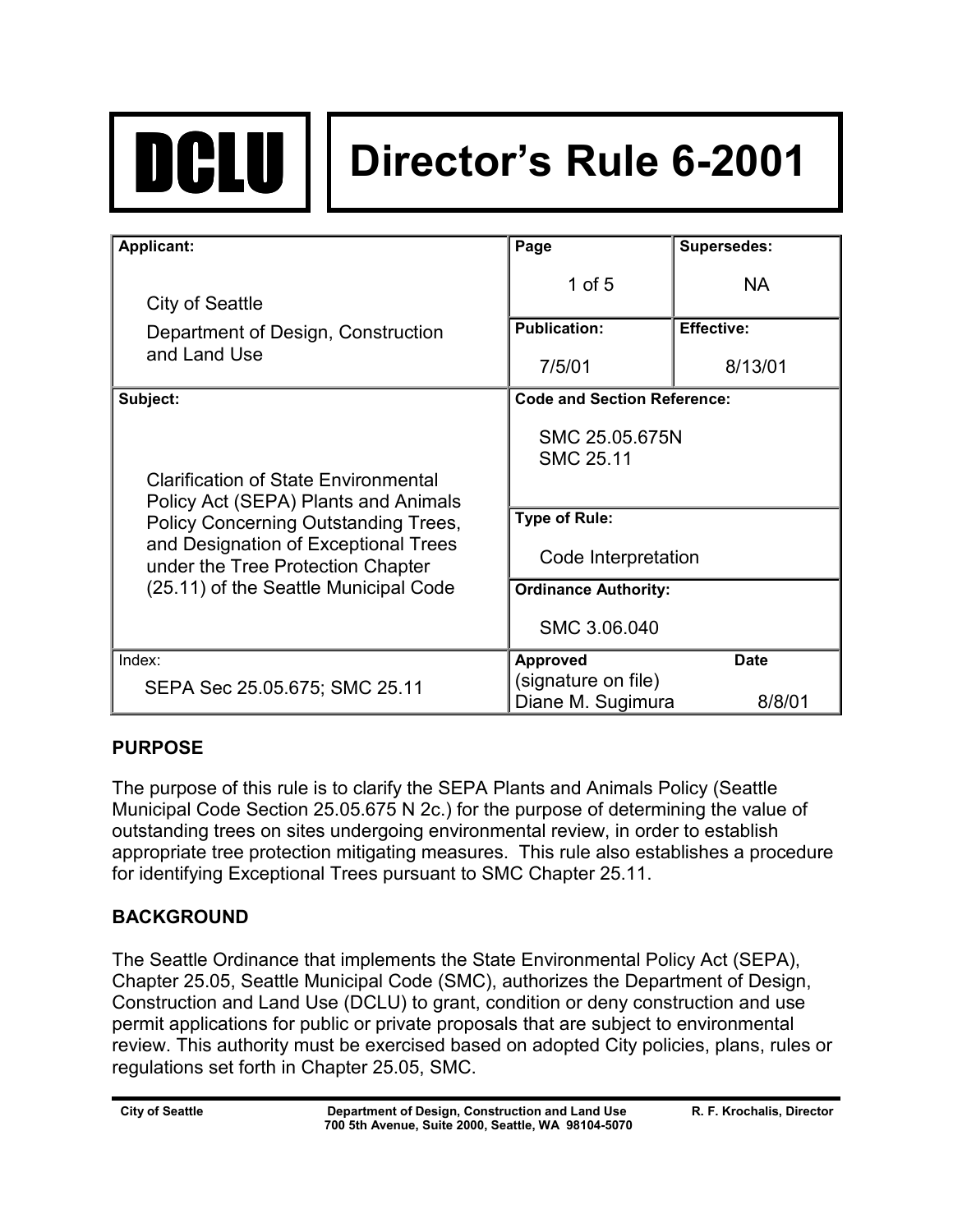The SEPA language addressing vegetation and tree protection under Plants and Animals reads:

## **SMC 25.05.675 N.2a***.*

"It is the City's policy to minimize or prevent the loss of wildlife habitat and other vegetation which have substantial aesthetic, educational, ecological, and/or economic value."

#### **SMC 25.05.675 N.2c.**

"When the decisionmaker finds that a proposed project would reduce or damage rare, uncommon, unique or exceptional plant or wildlife habitat, wildlife travelways, or habitat diversity for species (plants or animals)of substantial aesthetic, educational, ecological or economic value, the decision maker may condition or deny the project to mitigate its adverse impacts. Such conditioning or denial is permitted whether or not the project meets the criteria of the Overview Policy set forth in SMC Section25.05.665; provided, that for any project subject to the City's Shoreline Master Program, the Overview Policy set forth in SMC Section 25.05.665 shall apply."

#### **SMC 25.05.675 N.2d.**

"Mitigating measures may include but are not limited to:

- i. Relocation of the project on the site;
- ii. Reducing the size or scale of the project;
- iii. Preservation of specific on-site habitats, such as trees or vegetated areas;
- iv. Limitations on the uses allowed on the site;
- v. Limitations on times of operation during periods significant to the affected species (i.e., spawning season, mating season, etc.); and
- vi. Landscaping and/or retention of existing vegetation."

Chapter 25.11 provides means for protecting outstanding trees in Seattle, especially on sites undergoing development. These trees are designated as Exceptional Trees and this rule defines these trees and provides standards and procedures for their determination.

#### **RULE**

The policy articulated in SMC 25.05.675 N.2c. calls for protecting three categories of trees and/or vegetation where development would reduce or damage:

1. Rare, uncommon, unique or exceptional plant or wildlife habitat; or

2. Wildlife travelways; or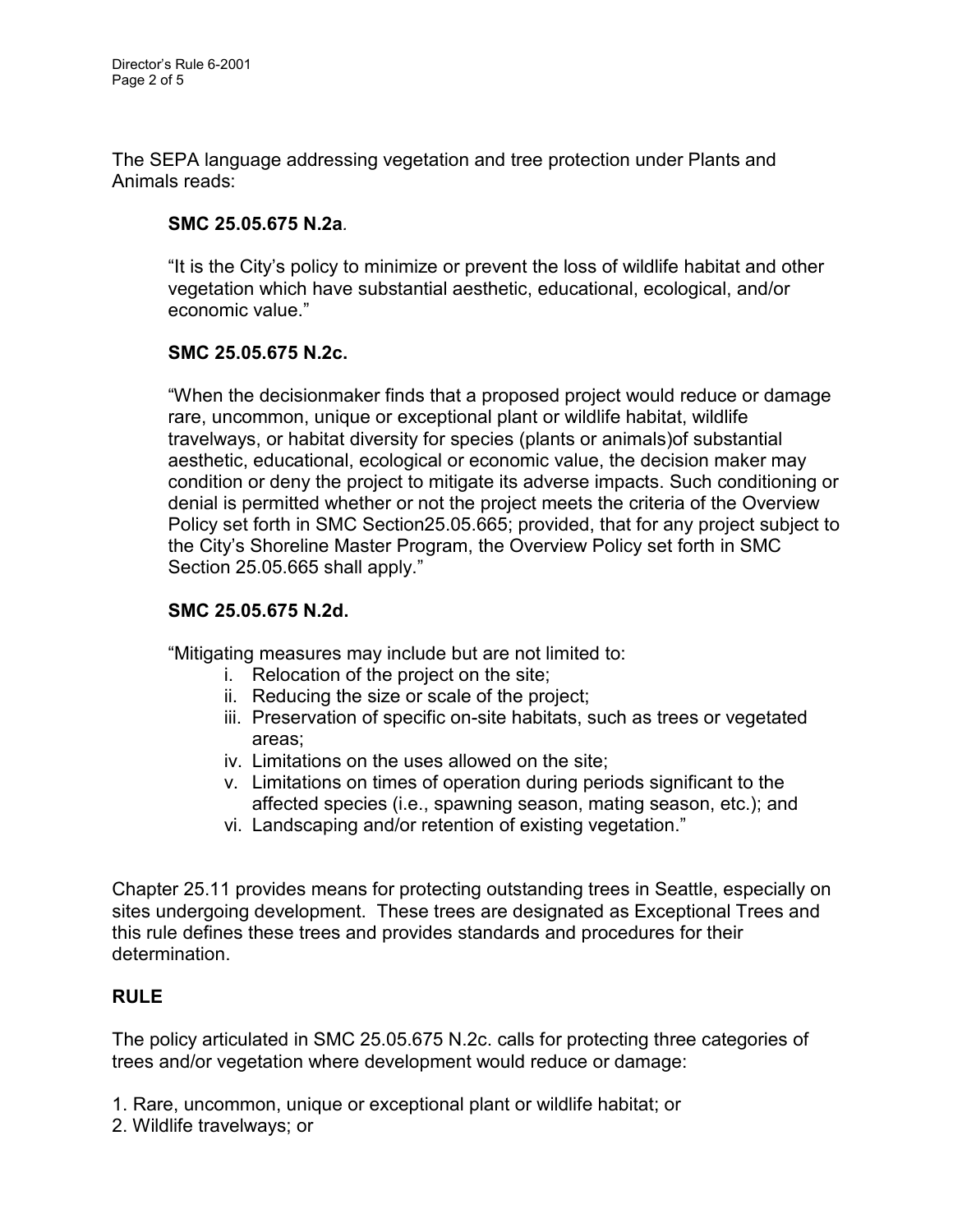3. Habitat diversity for species (plants or animals) of substantial aesthetic, educational, ecological or economic value.

This rule identifies trees that should be considered under the first and third categories listed above, during environmental assessment of development applications. All trees that qualify as an Exceptional Tree, as described below, should be considered. Other trees that have special wildlife habitat importance, such as those containing a bald eagle's nest or communal roost, also should be considered.

The following criteria shall be used to establish the importance of individual trees in the urban environment:

- Tree condition and/or location is not injurious to the public health, safety and welfare; and
- Tree can be expected to remain alive and healthy for a minimum of 20 additional years.

## **Exceptional Tree Designation:**

An Exceptional Tree is a tree that:

- 1. Is designated by PlantAmnesty in partnership with the City of Seattle as a Class AAA-1 Heritage Tree; or
- 2. Is rare or exceptional by virtue of its size, species, condition, cultural/historic importance, and/or age as determined by one of the following two methods depending upon whether it is a non-native or native tree.

#### **Non-native Trees**

Non-native trees shall be considered "exceptional" if they reach a 75% rating under the American Forestry Association (AFA) rating system for the largest trees of each species in the state, as noted in Champion Trees of Washington, by Robert Van Pelt. AFA ratings are based on a tree's circumference (or diameter), height, and crown spread.

#### **Native Trees**

 $\overline{a}$ 

Native species are grouped in three categories: 1) trees that never should be designated as exceptional, 2) trees that always should be should be designated as exceptional, and 3) trees that should be designated as exceptional depending on several factors discussed below.<sup>1</sup>

 $1$  The three categories are based on the following factors: relative and actual abundance; habitat, usual and exceptional; lifespan (especially if notably short or long); reproductive rate (especially if extraordinarily low); exceptional trunk sizes and heights; prevalent judgment as to ornamental value; and post-construction lifespan and safety near buildings and people.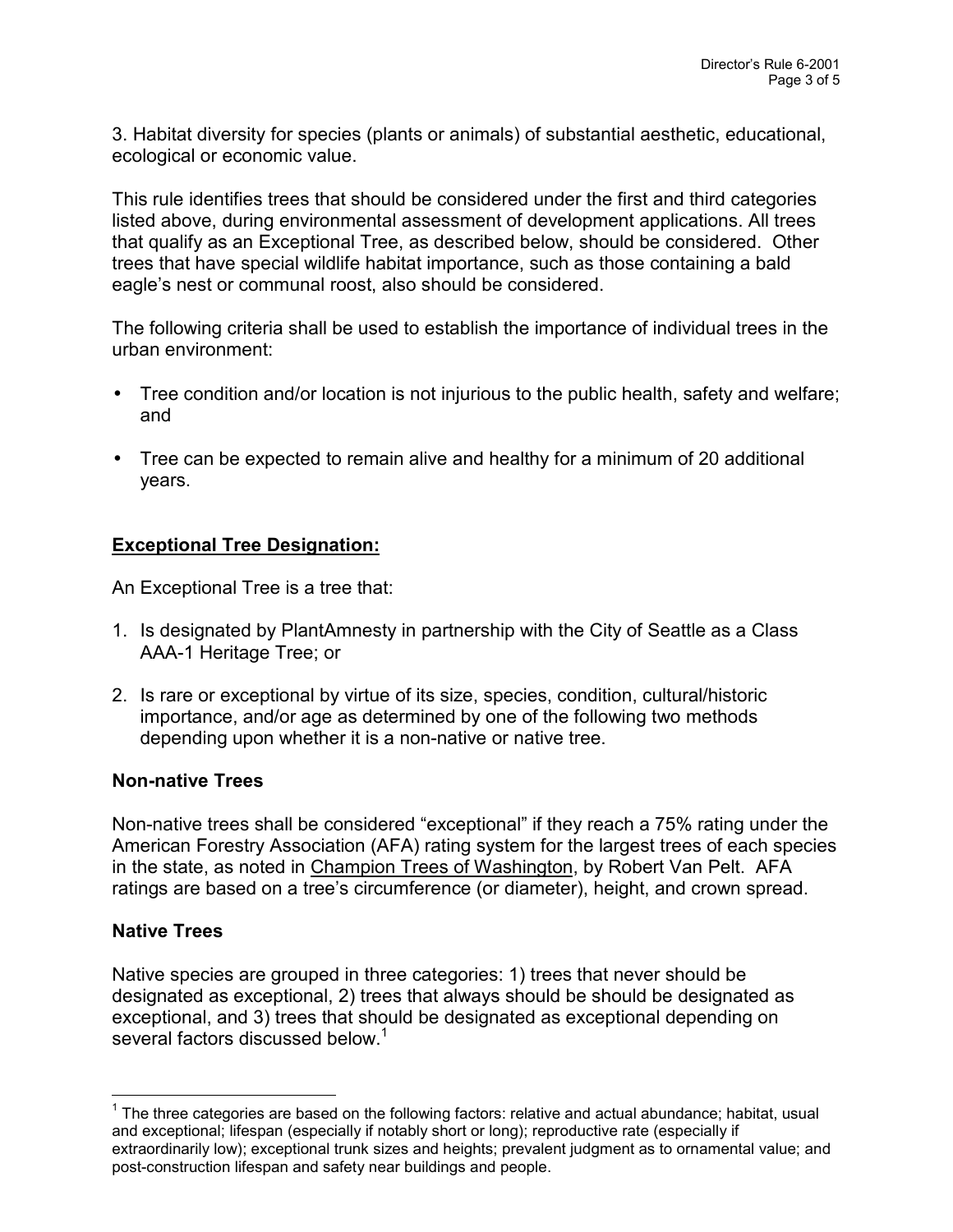Director's Rule 6-2001 Page 4 of 5

#### Common, short-lived "weedy" species trees that **never should be designated** as exceptional (4):

Red ALDER – *Alnus rubra* Bitter CHERRY – *Prunus emarginata* var. *mollis* Black COTTONWOOD – *Populus balsamifera* ssp. *trichocarpa (P. trichocarpa)* Pacific Black WILLOW – *Salix lucida* ssp. *lasiandra (S. lasiandra)*

#### Rare species that **should be designated** as exceptional **in all cases** (12):

Sitka ALDER – *Alnus sinuata* Quaking ASPEN – *Populus tremuloides* Paper BIRCH – *Betula papyrifera* var*. commutata* Black HAWTHORN – *Cratoegus Douglasii* Dwarf or Rocky Mountain MAPLE – *Acer glabrum* var. *Douglasii* Oregon White or Garry OAK – *Quercus Garryana* Lodgepole / Shore PINE – *Pinus contorta* Sitka SPRUCE – *Picea sitchensis* Geyer WILLOW – *Salix Geyeriana var. meleina* Mackenzie WILLOW – *Salix eriocephala* ssp*. mackenzieana (S. rigida* ssp. *macrogemma)* Hooker Pussy-WILLOW – *Salix Hookeriana* Pacific YEW – *Taxus brevifolia*

| opooloo indi <b>onouru oomoimico iyo ucorgnutcu</b> do oxoopiionur (107. |                           |  |
|--------------------------------------------------------------------------|---------------------------|--|
|                                                                          |                           |  |
| <b>Species</b>                                                           | <b>Threshold Diameter</b> |  |
| Pacific Crab-APPLE - Malus fusca                                         | 1'0''                     |  |
| Oregon ASH - Fraxinus latifolia                                          | 3'0''                     |  |
| <b>CASCARA - Rhamnus Purshiana</b>                                       | 10"                       |  |
| Western Red CEDAR - Thuja plicata                                        | 4'0''                     |  |
| Pacific DOGWOOD - Cornus Nuttallii                                       | 6"                        |  |
| Douglas FIR - Pseudotsuga Menziesii                                      | 3'0''                     |  |
| Grand FIR - Abies grandis                                                | 2'0''                     |  |
| Western HEMLOCK - Tsuga heterophylla                                     | 2'0''                     |  |
| MADRONA <sup>2</sup> - Arbutus Menziesii                                 | [see footnote]            |  |
| Bigleaf MAPLE - Acer macrophyllum                                        | 4'6''                     |  |
| Vine MAPLE - Acer circinatum                                             | 6"                        |  |
| Western White PINE - Pinus monticola                                     | 2'0''                     |  |
| Western SERVICEBERRY - Amelanchier alnifolia                             | 6"                        |  |

Species that **should sometimes be designated** as exceptional (16):

Piper Pussy-WILLOW – *Salix Piperi* 8" Scouler Pussy-WILLOW – *Salix Scouleriana* | 1'8" Sitka Pussy-WILLOW – *Salix sitchensis* 6"

 $\overline{a}$ 

 $^{2}$  Healthy young specimens of Madronas on construction sites are more worth saving than old, large ones. As many specimens as possible in very good condition—regardless of size—should be preserved on construction sites, but they should not be watered or they will be more likely to decline and die. Large specimens of average or poor health may have a short lifespan because of damage during construction and as a result of post-construction practices such as irrigation—harmful to this species.